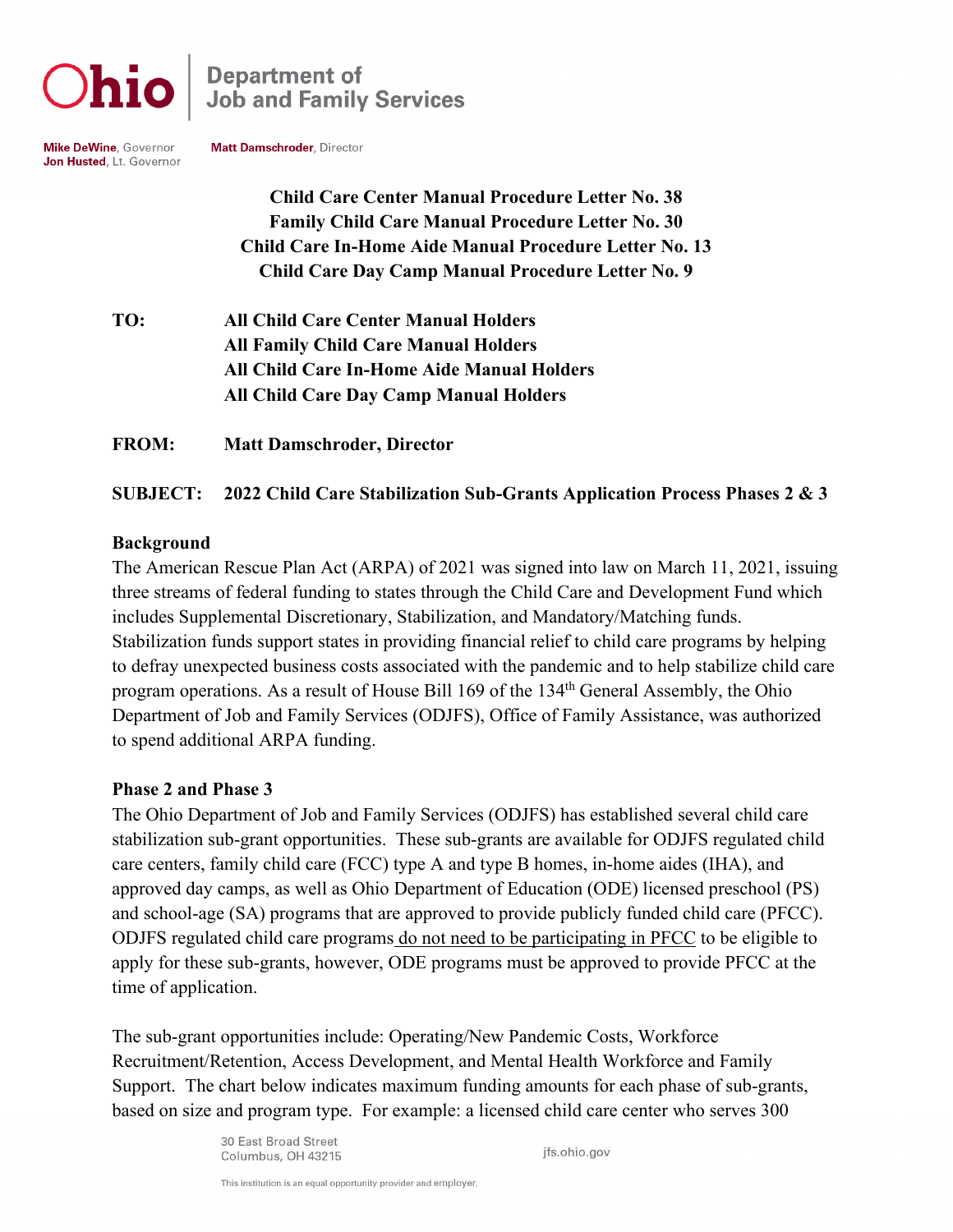children can utilize \$138,086 of funding from any of the sub-grant opportunities in Phase 2 and \$165,702 in Phase 3. Phases will continue until June 30, 2023 depending on the availability of funds.

| <b>Program Type by Capacity</b><br>(1/28/2022) | <b>Maximum Funding</b><br><b>Amount for</b><br><b>Phase 2</b> | <b>Maximum Funding</b><br><b>Amount</b> for<br><b>Phase 3</b> |
|------------------------------------------------|---------------------------------------------------------------|---------------------------------------------------------------|
| Centers - XX Large $(200+)$                    | \$138,086                                                     | \$165,702                                                     |
| Centers - X-Large (151-199)                    | \$99,148                                                      | \$118,978                                                     |
| Centers - Large (100 - 150)                    | \$27,817                                                      | \$33,380                                                      |
| Centers - Medium (50 to 99)                    | \$22,873                                                      | \$27,448                                                      |
| Centers - Small (49 or less)                   | \$20,600                                                      | \$24,720                                                      |
| FCC - Type A                                   | \$16,238                                                      | \$19,486                                                      |
| FCC - Type B                                   | \$4,384                                                       | \$5,262                                                       |
| <b>Approved Day Camps</b>                      | \$1,842                                                       | \$2,210                                                       |
| In-Home Aides                                  | \$1,090                                                       | \$1,308                                                       |

Programs can utilize none, some or all of the sub-grants but cannot exceed the maximum funding amount for each phase. Additionally, these funds cannot be used toward an expense previously paid for with stabilization grant funding. Unused funds per phase cannot be carried forward.

### **Sub-Grant Opportunities**

*Operating/New Pandemic Costs Sub-Grant (Centers, FCC, Approved Day Camps, IHA, and ODE PFCC PS and SA*): Child care programs will be eligible for funds intended to assist with costs incurred as a result of the federal public health emergency. This sub-grant can be used for:

- Paying personnel costs; including wages or benefits such as health, dental, vision, paid sick leave or family leave, retirement contributions
- Paying ongoing costs including rent, mortgage, utilities, insurance
- Conducting facility maintenance, renovations, including those that address COVID-19 concerns as well as improvements that make child care programs inclusive and accessible for children and families with disabilities. Note: Construction or major renovations are not permitted.
- Purchasing personal protective equipment (PPE) worn to minimize exposure to hazards that cause workplace injuries and illnesses must be either approved by the National Institute for Occupational Safety and Health (NIOSH) or authorized for use by the United States Food and Drug Administration (FDA), including under emergency use authorization.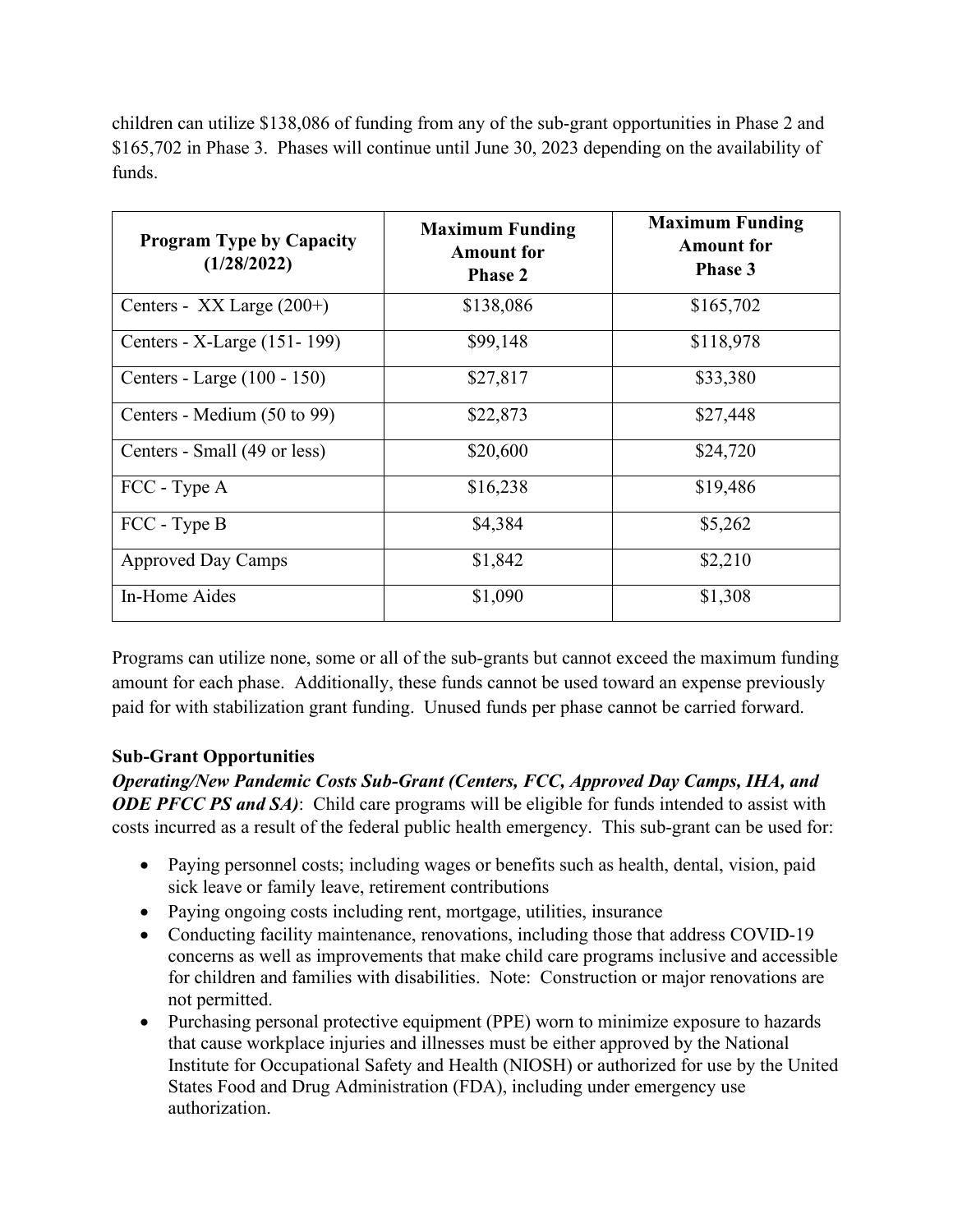• Purchasing sanitizer, classroom dividers, cleaning supplies, temporary sinks, thermometers, and COVID-19 testing, covering other expenses that facilitate business practices consistent with safety protocols.

*Workforce Recruitment/Retention Sub-Grant (Centers, FCC, Approved Day Camps, and ODE PFCC PS and SA)*: This sub-grant can be used for personnel costs including:

- Providing increased wages
- Providing benefits such as health, dental, vision, paid sick leave or family leave, retirement contributions
- Paying sign-on and retention bonuses, ongoing premium or hazard pay, transportation costs to/from work
- Creating substitute pools, providing administrative support
- Funding recruitment activities
- Supporting early childhood professionals through coaching as well as training and professional development on topics including: communicable disease, first aid, CPR, sudden infant death syndrome, medication administration, shaken baby syndrome, emergency preparedness and response planning, transportation, handling and storage of hazardous materials. This includes Ohio Approved training.
- Supporting staff access to COVID-19 vaccinations including paid time off for vaccine appointments and to manage side effects, transportation cost to appointments
- Assisting with background check expenses

*Access Development Sub-Grant (Eligible program types are noted by each sub-grant):* These sub-grants can be used for costs incurred when:

- Expanding the number of current classrooms or reopening classrooms closed due to the pandemic to serve additional children or serve new age groups. This does not include construction to build a program or construct a new room.
	- o Adding or expanding infant/toddler, or school-age care, or care for children with special needs (Centers, FCC, or Approved Day Camps)
	- o Expanding hours of operation to include non-traditional hours weekdays 7:00 p.m. to 6:00 a.m. or between 12:00 a.m. Saturday to 6:00 a.m. Monday (Centers and FCC)
- Increasing technology access by purchasing technology and new equipment for learning and development (Centers and FCC)
- Supporting programs serving school-age children in addressing learning gaps and meeting the social and emotional needs of school-age children. (Examples: after hours tutoring, partnering with speech and hearing, etc.) (Centers, FCC, Approved Day Camps, IHA, ODE PFCC SA programs)
- Supporting programs with a status in OCLQS of "temporary closed" on or after March 26, 2020 that plan to reopen no later than 6 months after the sub-grant award date. (Centers, FCC) Phase 3 only
- Engaging in the expansion of programming to include therapeutic child care by partnering with an Ohio Mental Health and Addiction Services (OhioMHAS) certified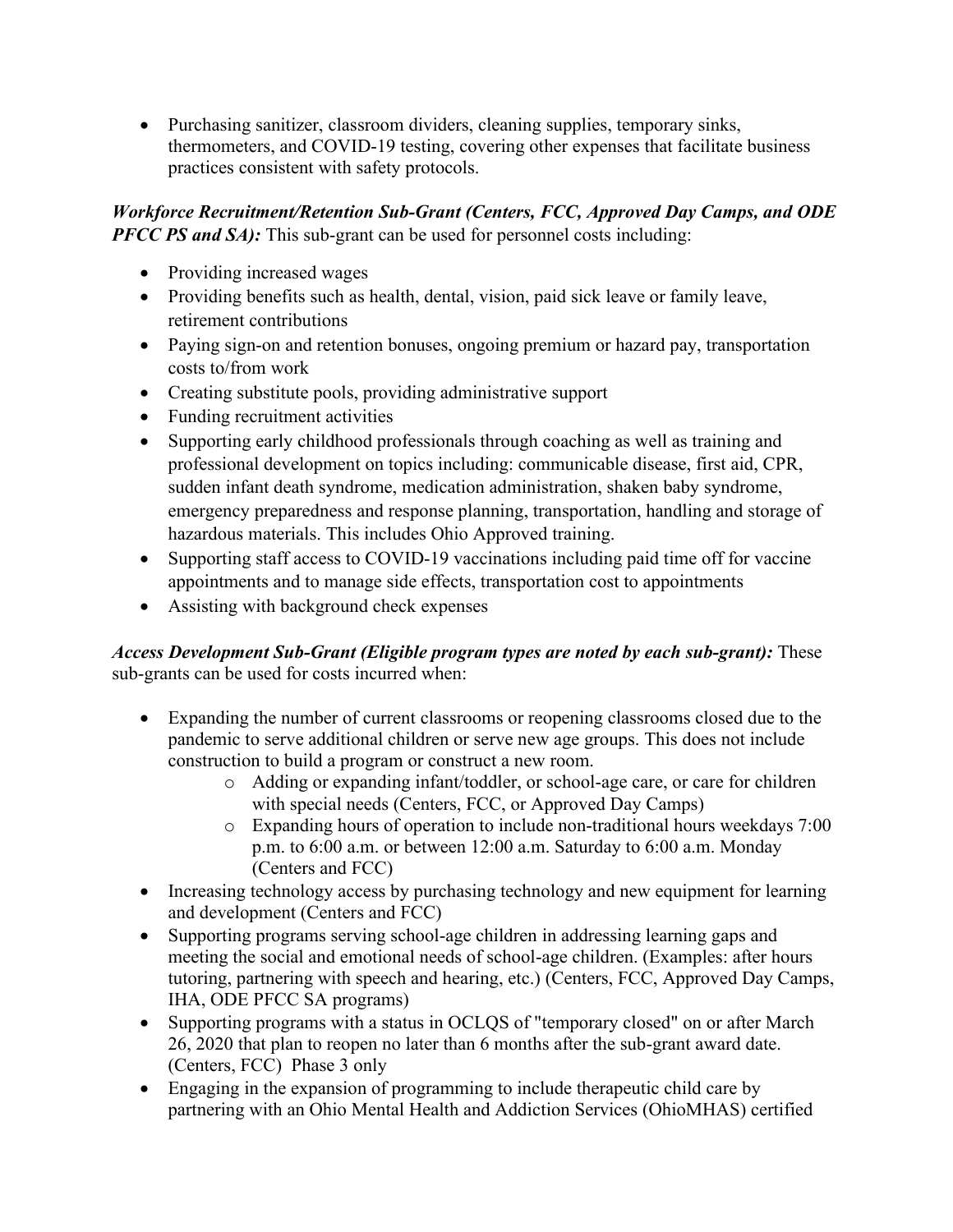community mental health agency to provide ongoing mental health services to children and staff. Child care programs identified by the community mental health agency to participate in the pilot program will enter into a partnership agreement/MOU with the community mental health agency. This includes community mental health agencies that operate a child care program. All selected child care programs will implement therapeutic child care built upon evidence-based mental health practices. (Centers)

*Mental Health Workforce and Family Support Sub-Grant: (Centers and ODE PFCC PS and SA*) Programs may use sub-grant funds to support costs related to the mental health and wellbeing of their children and employees. This sub-grant can be used for the following:

- Coaching, training, local team building, resiliency, stress reduction and developing staff in mental health and social-emotional development topics
- Organizing stress reduction and wellness experiences for children
- Addressing staffing patterns and schedules to support staff mental health
- Purchasing program materials, and supplies to promote mental health and socialemotional learning in the classroom
- Providing family engagement activities to strengthen mental health and wellness, like take-home toolkits and family game nights
- Providing childhood mental health supports (e.g., infant/toddler and early childhood mental health consultation services, targeted programming, etc.)
- Utilizing the Mental Health Bridge. This pilot project is currently being established and is anticipated to be available by March of 2022. The Mental Health Bridge will support cohorts of child care programs with access to mental health agency services available to each program. This includes creating private, comfortable, HIPPA-compliant spaces within child care centers for families and staff to use for telehealth services, purchasing technology for telehealth mental health services, including tablets for real-time medical assessments and assisting with fees for telehealth services obtained for children and staff

# **Qualification**

Stabilization sub-grants are available by application to Ohio child care programs who qualify by meeting basic criteria outlined by the federal government. Child care programs are to be:

- 1. Licensed/certified/approved by ODJFS or ODE PFCC.
- 2. In "Open" status as verified in the Ohio Child Licensing and Quality System (OCLQS) and serving children. For phase 3 funding only, programs may submit an application if they are in "Temporary Closed" status on or after March 26, 2020 as a result of the Pandemic, with plans to reopen the program within 6 months of receipt of the grant dollars. The award will be based on the license capacity at the time of closure. Note: If a temporary closed program applies for and receives funding but does not open within the 6-month period, the awarded dollars must be returned.
- 3. In good standing as of the date of application
	- o Programs not in good standing who are not eligible include:
		- **Programs in enforcement during the qualification period**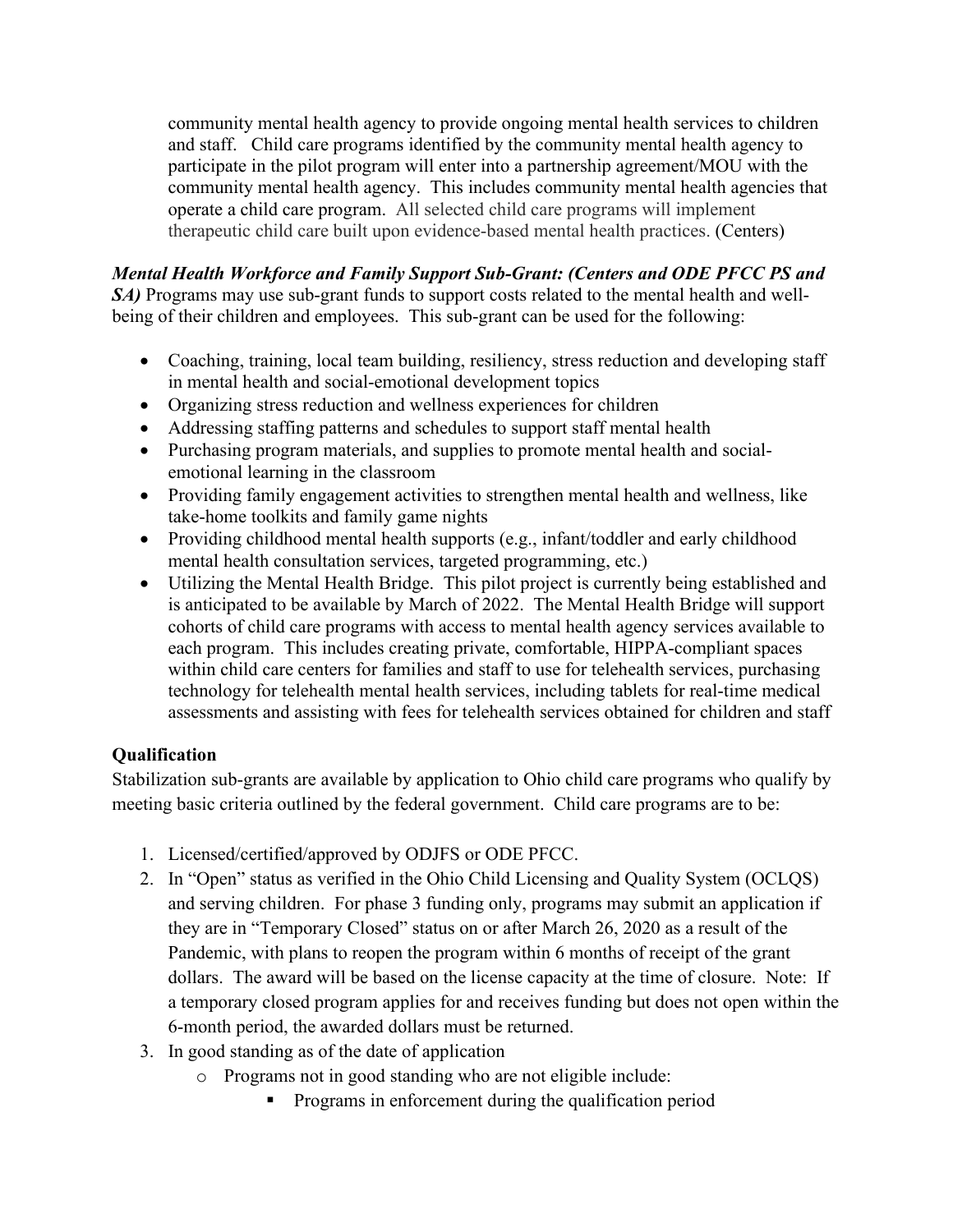- **Programs who have had their Provider Agreement for Publicly Funded** Child Care terminated, within the five years prior to this application, due to misuse of funds.
- o If a program is in good standing at the time of application but is later determined not in good standing prior to the funds being awarded, the funds will not be awarded.
- 4. Compliant with all applicable Ohio Administrative Code and Ohio Revised Code requirements which include Child Care and Development Fund health and safety requirements and the completion of comprehensive background checks.
- 5. In agreement with sub-grant terms by certifying that the child care program will, for the duration of the sub-grant:
	- o Use funds only for the categories and purposes indicated
	- o Implement required ODJFS policies including Ohio Administrative Code and Ohio Revised Code, orders from the State of Ohio, and to the greatest extent possible, implement policies in line with guidance from the Centers for Disease [Control and Prevention.](https://www.cdc.gov/coronavirus/2019-ncov/community/schools-childcare/guidance-for-childcare.html) (CDC).
	- o Pay full compensation and maintain full benefits to staff and agree not to involuntarily furlough employees
	- o Implement a hiring bonus and a retention policy if this option is selected. This policy should include:
		- A 6-month period that the staff member agrees to remain with the program in exchange for receipt of Workforce Recruitment/Retention funds.
		- Document the date the hiring and retention bonus is issued.
		- A written agreement between the professional and program articulating that the professional agrees to remain employed by the program for at least 6 months from the date of hiring bonus and/or retention.

# **Application, Payment and Expenditure**

The application for these sub-grants will be accessed in the Ohio Professional Registry (OPR). Guidance and requirements will be available on OCCRRA's website February 1, 2022 at [www.occrra.org.](http://www.occrra.org/) Eligible providers must submit an application through the OPR, via a program's organization dashboard at [https://registry.occrra.org/.](https://nam02.safelinks.protection.outlook.com/?url=https%3A%2F%2Fregistry.occrra.org%2F&data=02%7C01%7CTBarnhouse%40occrra.org%7Ce260abacda7244c4e1a108d7fe4b9dd1%7Cefea53f0b47f446f89dbcbc87cca74ea%7C0%7C0%7C637257473033412372&sdata=14%2FeaLauz6vUKllqUQMm8DDhGHK%2BmQAYROcLdUcnGiM%3D&reserved=0) An application is required for each phase.

When applying for the ARPA stabilization sub-grants, applicants are required to provide the program's owner/administrator demographics, operational status, and estimated monthly expense data (these items are federally required by ARPA).

The chart below is a summary of the application and allowable expense periods. Funds are dispersed according to this schedule and reconciliation for the full amount issued in each phase is